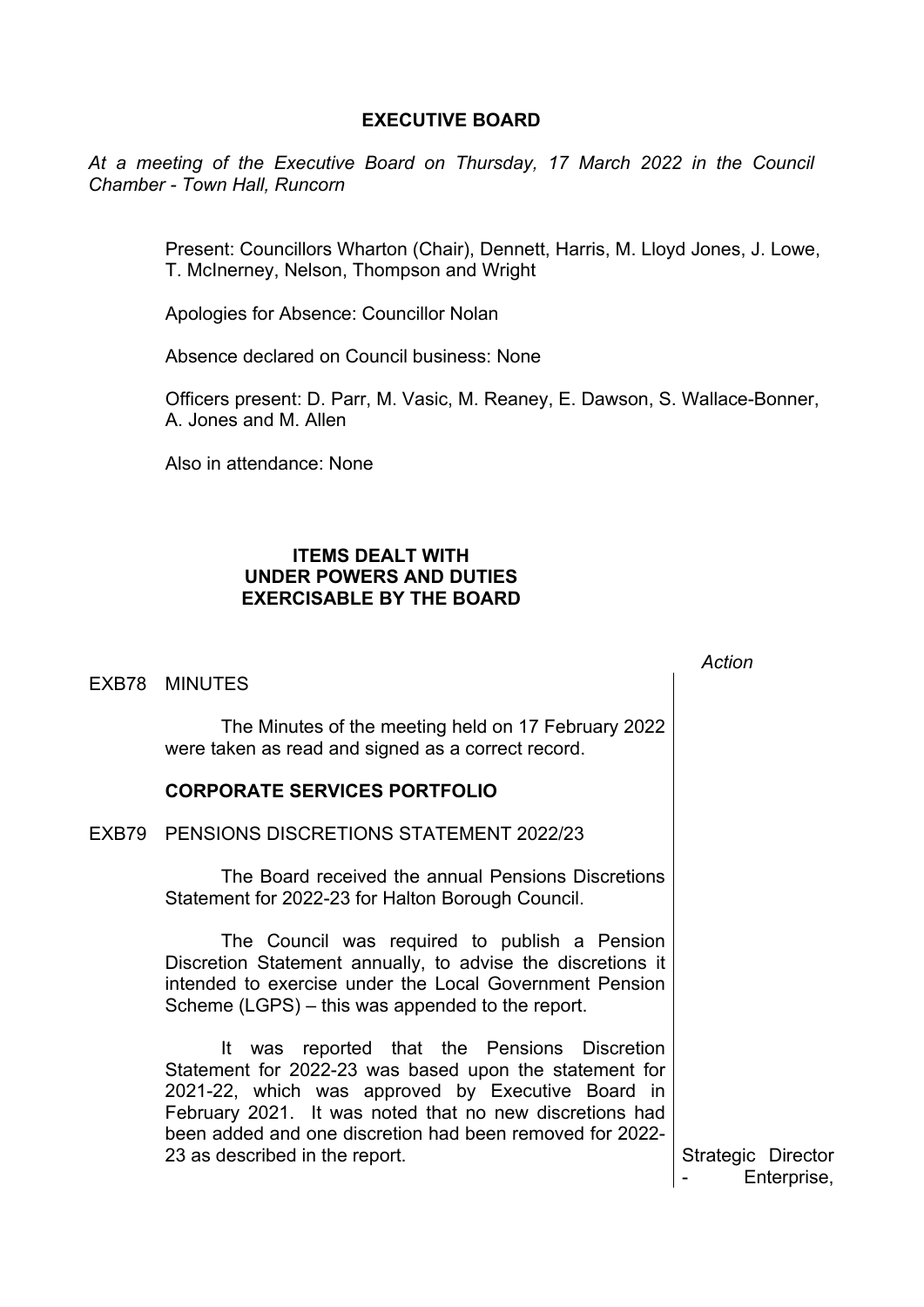|       | RESOLVED: That the Board approve the Pensions<br>Discretions Statement for 2022-23.                                                                                                                                                                                                                                                                                                                                                                                                                                                      | Community<br><b>Resources</b>                                      | and |
|-------|------------------------------------------------------------------------------------------------------------------------------------------------------------------------------------------------------------------------------------------------------------------------------------------------------------------------------------------------------------------------------------------------------------------------------------------------------------------------------------------------------------------------------------------|--------------------------------------------------------------------|-----|
| EXB80 | MOOR LANE BUS DEPOT                                                                                                                                                                                                                                                                                                                                                                                                                                                                                                                      |                                                                    |     |
|       | The Board received a report of the Strategic Director<br>- Enterprise, Community and Resources, which advised of<br>two offers that had been received for the former bus depot<br>on Moor Lane.                                                                                                                                                                                                                                                                                                                                          |                                                                    |     |
|       | Members were advised that in November 2020, the<br>Council commissioned Thornber and Walker, a quantity<br>surveyor consultancy to carry out a high level feasibility<br>study to ascertain the potential costs of refurbishing the<br>Moor Lane Bus Depot to provide commercial space. They<br>estimated that the cost of refurbishment would be in the<br>region of £5m. Since the report was commissioned<br>however, construction costs had increased and the building<br>had been designated a Grade 2 listing by Historic England. |                                                                    |     |
|       | It was noted that the listing would have a bearing on<br>any future use of the building, because the listing also<br>related to the interior of the building. The Board was<br>presented with four potential options for the future use of the<br>building. They were also advised of two offers that had<br>been made from local businesses (referred to as X and Y)<br>and the recommendations from officers following these.                                                                                                          |                                                                    |     |
|       | RESOLVED: That the Board authorise officers to<br>progress more detailed discussions with Company Y, which<br>would culminate in Company Y being granted a lease for the<br>building.                                                                                                                                                                                                                                                                                                                                                    | Strategic Director<br>Enterprise,<br>Community<br><b>Resources</b> | and |
|       | EXB81 REVIEW OF COUNCIL WIDE FEES AND CHARGES                                                                                                                                                                                                                                                                                                                                                                                                                                                                                            |                                                                    |     |
|       | The Board received a report of the Strategic Director<br>- Enterprise, Community and Resources, which presented<br>the proposed fees and charges for 2022-23, for services<br>provided by both of the Council's Directorates.                                                                                                                                                                                                                                                                                                            |                                                                    |     |
|       | The review of fees and charges had been carried out<br>as part of the budget preparations for 2022-23; these were<br>presented in the schedules shown in Appendix A, B and C<br>appended to the report.                                                                                                                                                                                                                                                                                                                                  |                                                                    |     |
|       | The general aim in setting fees and charges was to<br>ensure that the Council fully recovered the cost incurred in<br>providing the service. In a number of cases this was<br>achieved by breaking down the cost of providing a service<br>on a unit basis, but given the volume of services the Council                                                                                                                                                                                                                                 |                                                                    |     |
|       |                                                                                                                                                                                                                                                                                                                                                                                                                                                                                                                                          |                                                                    |     |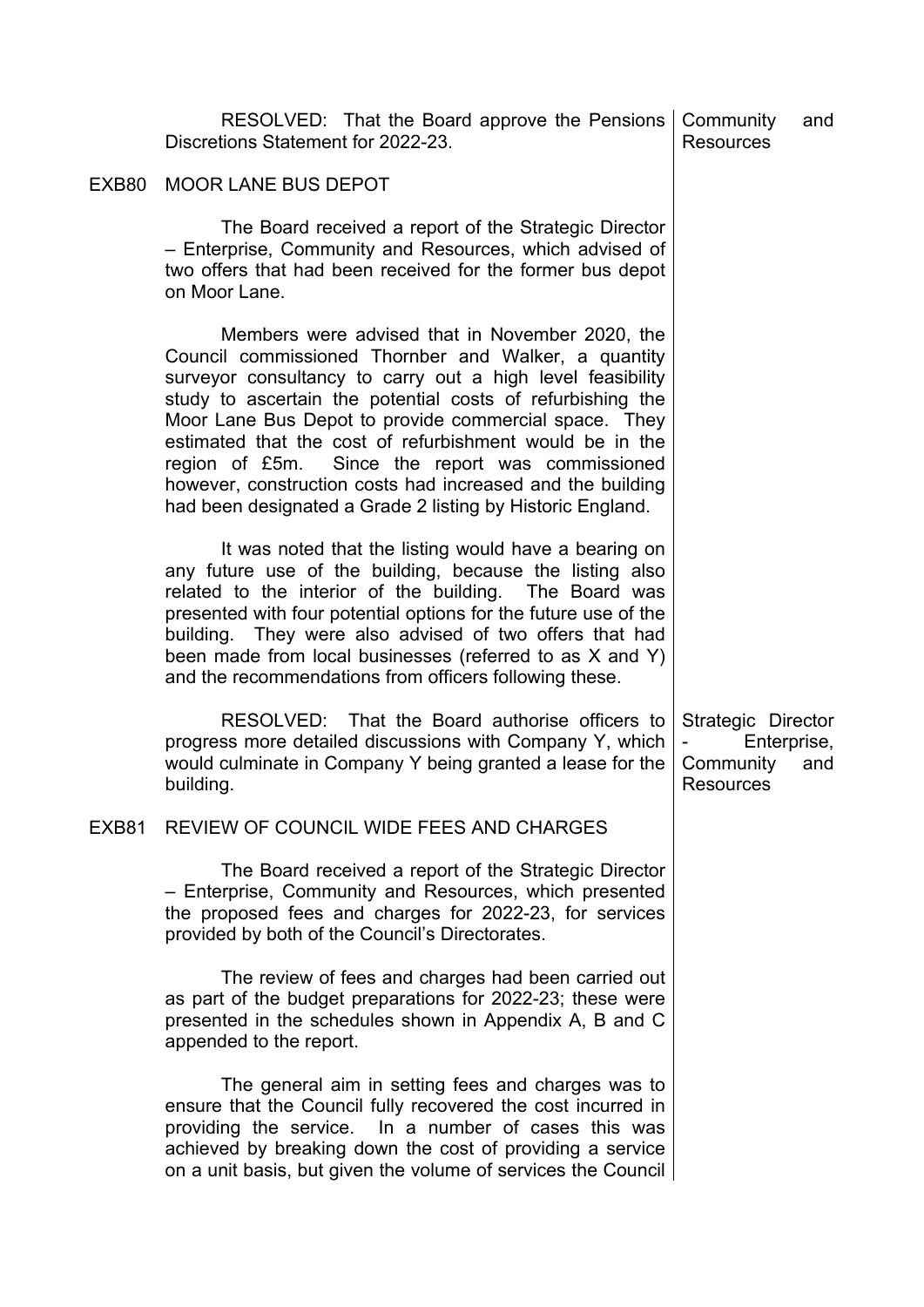provided, it was not always feasible on a case by case basis. Estimated costs would be reviewed at individual service level and budgeted income targets set to ensure the Council fully recovered the cost of providing that service. It was noted that recovery of the full costs of services throughout the year was dependent on a number of other factors outside the agreed charge, such as demand, competition and statutory elements.

RESOLVED: That the proposed fees and charges for 2022-23, as set out in Appendix A and for 2023-24 as set out in Appendices B and C, be approved.

#### **ADULT SOCIAL CARE PORTFOLIO**

EXB82 HOMELESSNESS FUNDING GRANT ALLOCATION - KEY **DECISION** 

> The Board considered a report of the Strategic Director – People, which described the various grants that had been issued by Central Government to support rough sleepers and people who were, or were likely to become, homeless. It also made proposal for the allocation of these grants.

> Government confirmed the allocation of a key element of the overall investment of £315.8m in funding through the Homelessness Prevention Grant, which was available to local authorities in 2022-23 to support and deliver services to prevent and tackle homelessness. Members were advised that from this funding Halton had been allocated £344,829 for 2022-23, with an additional £11,338 for domestic abuse burdens. It was noted that the funding grant allocation would be ring fenced to ensure the Local Authority had the resources to take action to prevent homelessness and utilise the funding to continue to implement the Homelessness Reduction Act.

> The report discussed the proposed funding allocations, rough sleepers initiative funding and winter funding enhancement for 2021-22. The proposals for the allocation of the Homelessness Prevention Grant were presented in Appendix 1 and the proposals for the allocation of the Rough Sleepers Initiative Grant were presented in Appendix 2. The Board was advised of an error in Appendix 1 – Support Officer 'Columba', should read Support Officer 'Next Steps Accommodation Project (NSAP)'.

> > RESOLVED: That Executive Board **Strategic Director**

Strategic Director Enterprise, Community and Resources

- People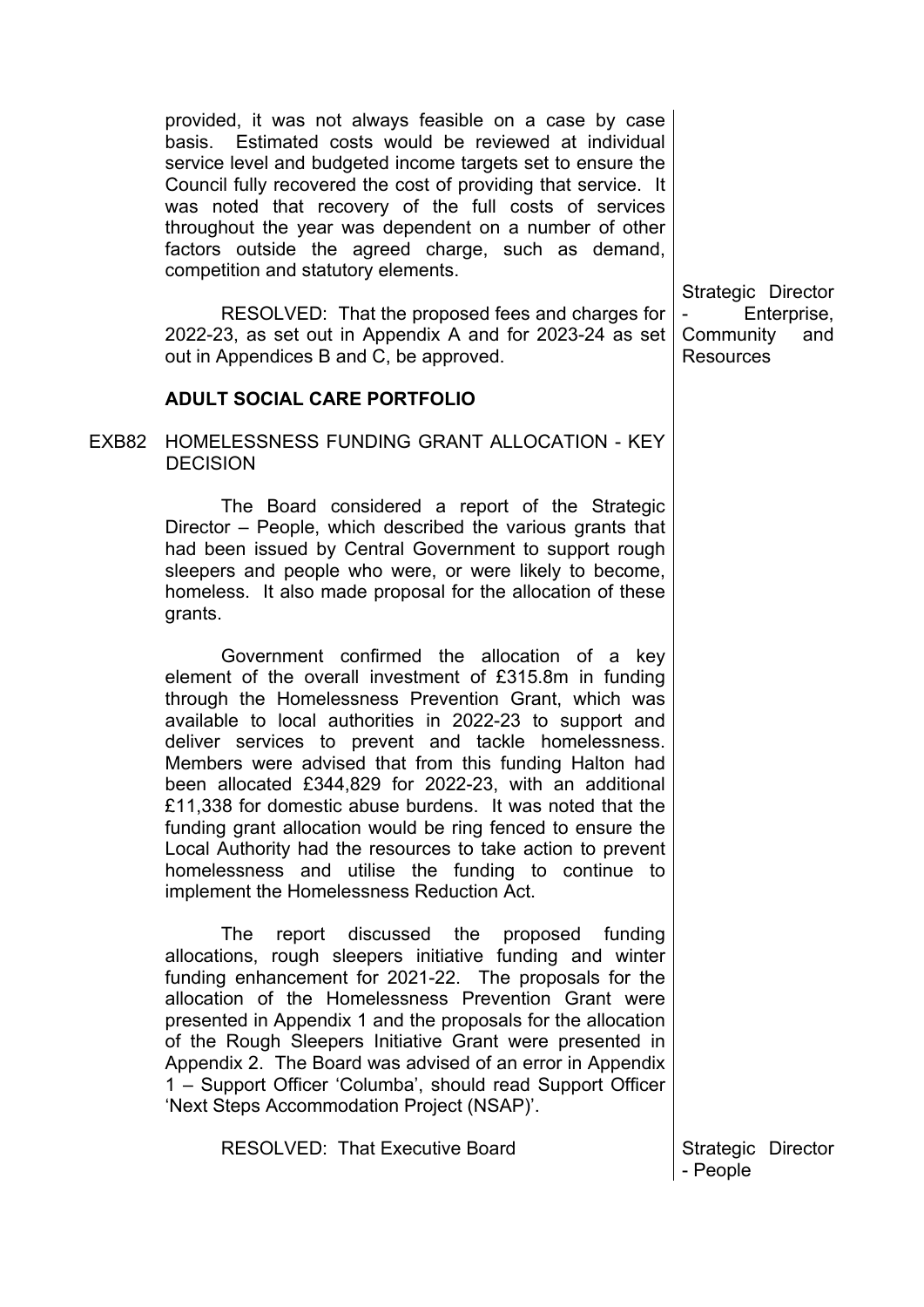- 1) note and consider the contents of this report; and
- 2) approve the recommendations for expenditure against the grants, as described in Appendices 1 and 2.
- EXB83 ADULT SOCIAL CARE ANNUAL REPORT (LOCAL ACCOUNT) 2020-21

The Board considered a report of the Strategic Director – People, requesting agreement of the Adult Social Care Annual Report (Local Account) for 2020-21, which was appended to the report.

The Adult Social Care Annual Report was now an embedded part of the reporting cycle for Halton Borough Council and whilst not a mandatory requirement, it remained supported as good practice by the Association of Directors of Adult Social Services (ADASS).

The Board was advised that the format of the report for Halton was refreshed a couple of years ago in both its look and focus, making it more straightforward and therefore more accessible. The report included information on the successes and achievements across Adult Social Care, details of progress against performance metrics, some of the challenges faced, how we responded to community needs and details of future activities to be further developed.

It was also noted that the Annual Report, also known as the 'Local Account', served as a review mechanism for Adult Social Care to consider as part of ongoing continuous service improvement measures.

| <b>RESOLVED: That Executive Board</b>                                                                                                       | Strategic Director<br>- People |
|---------------------------------------------------------------------------------------------------------------------------------------------|--------------------------------|
| 1) agree for the Adult Social Care Annual Report 2020-<br>21 to be published and shared with partners and<br>stakeholder organisations; and |                                |
| 2) acknowledges the achievements across Adult Social<br>Care during the height of the pandemic.                                             |                                |
| <b>EMPLOYMENT, LEARNING AND SKILLS PORTFOLIO</b>                                                                                            |                                |
| EXB84 VOLUNTARY<br><b>FUNDING</b><br><b>GRANT</b><br><b>SECTOR</b><br>ALLOCATIONS 2022/23 - KEY DECISION                                    |                                |
| The Board received a report of the Strategic Director                                                                                       |                                |

– People, which presented the Voluntary Sector funding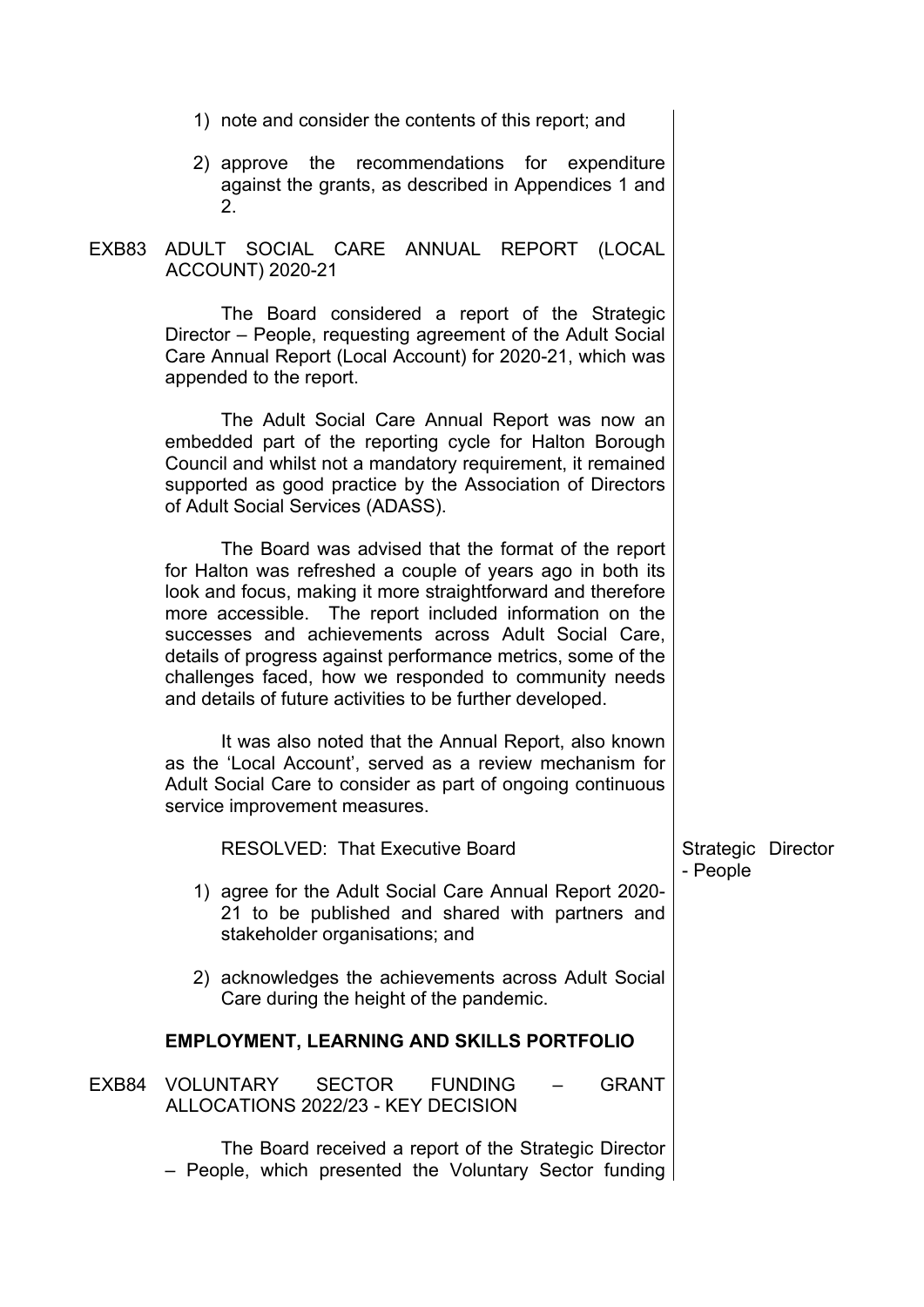| Grant allocations for 2022/23.                                                                                                                                                                                                                                                                                                                                                                                                                                                                                                 |                                      |
|--------------------------------------------------------------------------------------------------------------------------------------------------------------------------------------------------------------------------------------------------------------------------------------------------------------------------------------------------------------------------------------------------------------------------------------------------------------------------------------------------------------------------------|--------------------------------------|
| Halton Borough Council had been awarding direct<br>grants to local voluntary and charitable organisations for a<br>number of years. The opportunity to receive a grant was<br>advertised on the Council website and applications were<br>invited. Applications were then assessed against key<br>criteria, as set out in the report. Recommendations were<br>agreed by a panel consisting of the Executive Board<br>Member with Portfolio responsibility for the Voluntary Sector<br>and Officers from the People Directorate. |                                      |
| Following the<br>panel's assessment,<br>the<br>recommendations for allocations were presented<br>in<br>paragraph 4.1, from an available budget of £226,640.                                                                                                                                                                                                                                                                                                                                                                    |                                      |
| RESOLVED: That the Board approves the grant<br>allocations as outlined in the report.                                                                                                                                                                                                                                                                                                                                                                                                                                          | Strategic Director<br>- People       |
| <b>ENVIRONMENT AND URBAN RENEWAL PORTFOLIO</b>                                                                                                                                                                                                                                                                                                                                                                                                                                                                                 |                                      |
| HOUSEHOLD WASTE<br>RECYCLING<br><b>CENTRES</b><br><b>VEHICULAR ACCESS POLICY</b>                                                                                                                                                                                                                                                                                                                                                                                                                                               |                                      |
| The Board considered a report of the Strategic<br>Director - Enterprise, Community and Resources, which<br>provided information in respect of Halton's Household Waste<br>Recycling Centres (HWRCs) and requested approval of the<br>proposed changes to the current HWRC Access Policy and<br>associated Vehicle Permit Scheme.                                                                                                                                                                                               |                                      |
| The proposed changes to the current scheme were<br>considered by the Environment and Urban Renewal Policy<br>and Performance Board on 17 November 2021. It was<br>resolved by them that a report be presented to the Executive<br>Board recommending the approval of a number of changes<br>to the current policy.                                                                                                                                                                                                             |                                      |
| The report outlined the reasons for the proposals<br>being made and the revised Household Waste Recycling<br>Centre Access Policy was set out in Appendix 1 to the<br>report.                                                                                                                                                                                                                                                                                                                                                  |                                      |
| RESOLVED: That                                                                                                                                                                                                                                                                                                                                                                                                                                                                                                                 | Strategic Director<br>Enterprise,    |
| 1) the Council's Household Waste Recycling Centre<br>booking system, as currently operating and as<br>detailed within the report, be adopted<br>as a<br>replacement for the Vehicle Permit Scheme;                                                                                                                                                                                                                                                                                                                             | Community<br>and<br><b>Resources</b> |
|                                                                                                                                                                                                                                                                                                                                                                                                                                                                                                                                |                                      |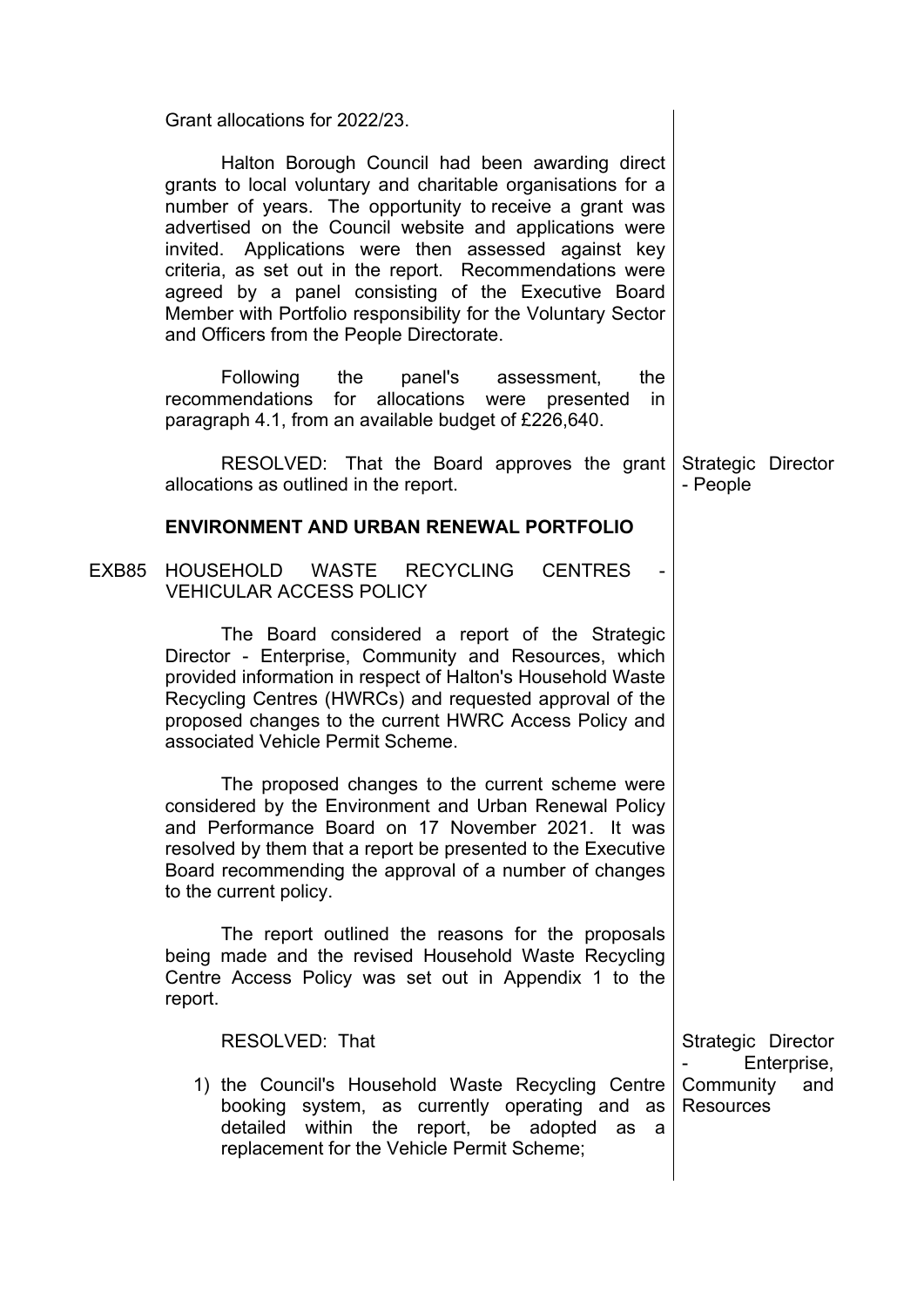- 2) the number of visits that can be made to the council's Household Waste Recycling Centres in a commercial type vehicle, van or a large trailer be limited to one per week; and
- 3) the revised Household Waste Recycling Centre Access Policy, attached as Appendix 1 to the report, be adopted.
- EXB86 SCHEDULE 12A OF THE LOCAL GOVERNMENT ACT 1972 AND THE LOCAL GOVERNMENT (ACCESS TO INFORMATION) ACT 1985

The Board considered:

- 1) whether members of the press and public should be excluded from the meeting of the Board during consideration of the following items of business in accordance with Sub-Section 4 of Section 100A of the Local Government Act 1972, because it was likely that, in view of the nature of the business to be considered, exempt information would be disclosed, being information defined in Section 100 (1) and paragraph 3 of Schedule 12A of the Local Government Act 1972; and
- 2) whether the disclosure of information was in the public interest, whether any relevant exemptions were applicable and whether, when applying the public interest test and exemptions, the public interest in maintaining the exemption outweighed that in disclosing the information.

RESOLVED: That as, in all the circumstances of the case, the public interest in maintaining the exemption outweighed the public interest in disclosing the information, members of the press and public be excluded from the meeting during consideration of the following item of business, in accordance with Sub-Section 4 of Section 100A of the Local Government Act 1972 because it was likely that, in view of the nature of the business, exempt information would be disclosed, being information defined in Section 100 (1) and paragraph 3 of Schedule 12A of the Local Government Act 1972.

## **ADULT SOCIAL CARE PORTFOLIO**

## EXB87 CARE PROVIDER CONTRACT UPLIFT 2022/23

The Board received a report of the Strategic Director -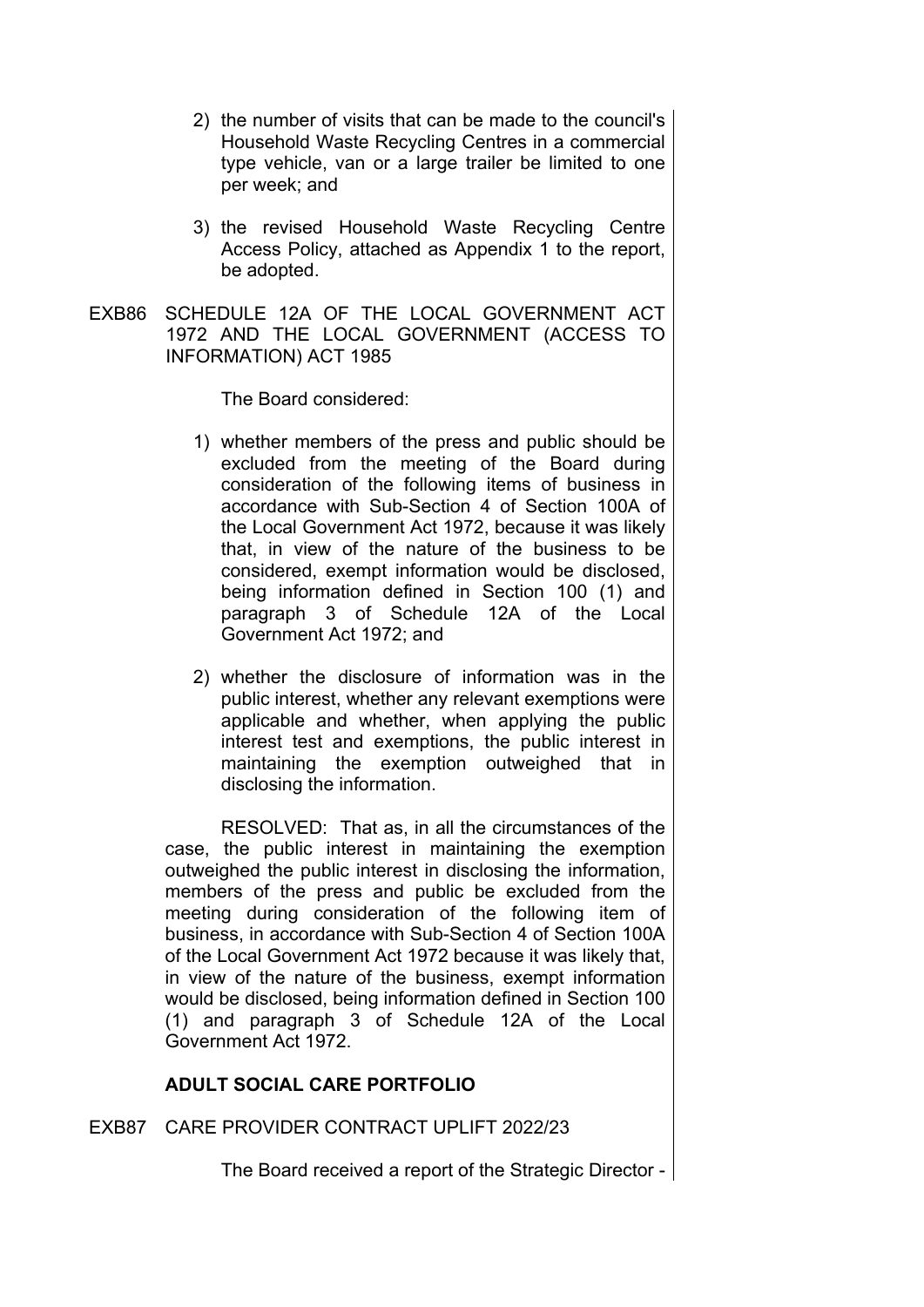|       | People, informing of the proposed annual uplift for<br>domiciliary care, direct payments, supported living and care<br>home providers within Halton for 2022/23.                                                                                                                                                                                                                                                                                                                                                                                                                                                |                                                     |
|-------|-----------------------------------------------------------------------------------------------------------------------------------------------------------------------------------------------------------------------------------------------------------------------------------------------------------------------------------------------------------------------------------------------------------------------------------------------------------------------------------------------------------------------------------------------------------------------------------------------------------------|-----------------------------------------------------|
|       | The Care Act 2014 required local authorities to<br>ensure that the care market as a whole remained viable and<br>sustainable. When commissioning services, local authorities<br>must have regard to the cost effectiveness and value for<br>money that the services offered for public funds. It was<br>noted however, that authorities must not undertake any<br>actions which may threaten the sustainability of the market<br>and must ensure that remuneration for staff must be at least<br>sufficient to comply with national minimum wage legislation,<br>and that there was a fair price paid for care. |                                                     |
|       | RESOLVED: That                                                                                                                                                                                                                                                                                                                                                                                                                                                                                                                                                                                                  | Strategic Director                                  |
|       | 1) the Board note the contents of the report; and                                                                                                                                                                                                                                                                                                                                                                                                                                                                                                                                                               | - People                                            |
|       | 2) approve the recommended uplift in fees for 2022/23.                                                                                                                                                                                                                                                                                                                                                                                                                                                                                                                                                          |                                                     |
|       | <b>CORPORATE SERVICES PORTFOLIO</b>                                                                                                                                                                                                                                                                                                                                                                                                                                                                                                                                                                             |                                                     |
| EXB88 | WOODEND, FORMER UNIT 10 CATALYST TRADING<br><b>ESTATE, WIDNES</b>                                                                                                                                                                                                                                                                                                                                                                                                                                                                                                                                               |                                                     |
|       | The Board considered a report of the Strategic<br>Director - Enterprise, Community and Resources, which<br>sought approval to lease Woodend, Former Unit 10 at<br>Catalyst Trading Estate, Widnes.                                                                                                                                                                                                                                                                                                                                                                                                              |                                                     |
|       | The report provided the Board with background<br>information in relation to the site and presented three<br>options for its future use, as recommended by the Council's<br>external consultants.                                                                                                                                                                                                                                                                                                                                                                                                                |                                                     |
|       | <b>RESOLVED: That Executive Board</b>                                                                                                                                                                                                                                                                                                                                                                                                                                                                                                                                                                           | Strategic Director                                  |
|       | 1) authorises the Operational Director for Economy,<br>Enterprise and Property to arrange for all required<br>documentation for the lease to be completed to the<br>satisfaction of the Operational Director, Legal and<br>Democratic Services, in consultation with the Portfolio<br><b>Holder for Corporate Services;</b>                                                                                                                                                                                                                                                                                     | Enterprise,<br>Community<br>and<br><b>Resources</b> |
|       | 2) approves the lease on the terms reported<br>in.<br>paragraph 3.6; and                                                                                                                                                                                                                                                                                                                                                                                                                                                                                                                                        |                                                     |
|       | 3) Council be recommended to include the required<br>funding for the scheme in the Capital Programme, as                                                                                                                                                                                                                                                                                                                                                                                                                                                                                                        |                                                     |